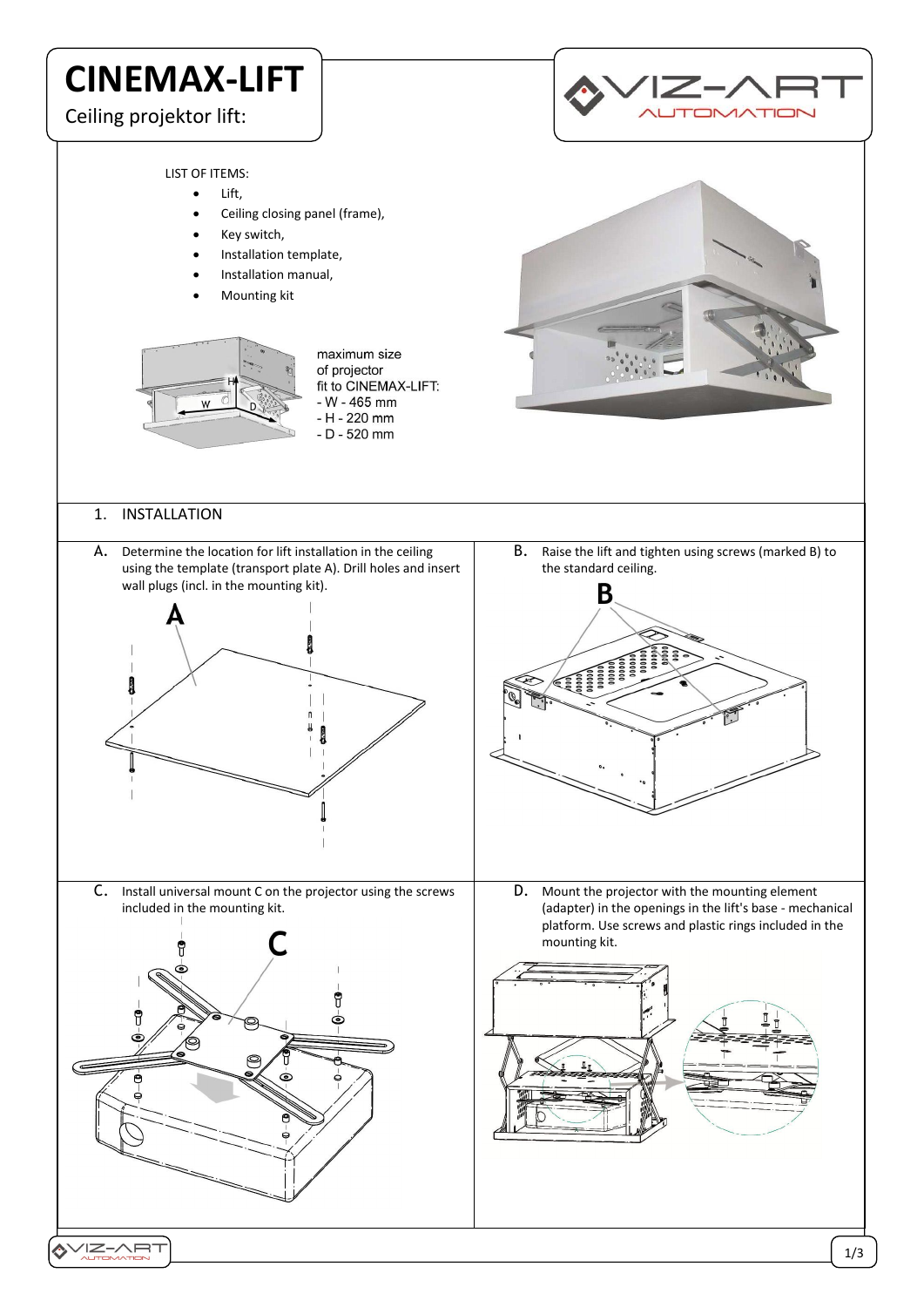| SETTINGS AND ADJUSTMENTS:<br>2.                                                                                                                                                              |                    |                                                                                                                                                                                                                                      |  |
|----------------------------------------------------------------------------------------------------------------------------------------------------------------------------------------------|--------------------|--------------------------------------------------------------------------------------------------------------------------------------------------------------------------------------------------------------------------------------|--|
| А.<br>The D limit switch allows the lift open position to be set.<br>Moving it:<br>- left - stops the lift earlier (the lift moves out less).                                                |                    | D                                                                                                                                                                                                                                    |  |
| - right - stops the lift later (the lift moves out more).                                                                                                                                    |                    |                                                                                                                                                                                                                                      |  |
|                                                                                                                                                                                              |                    |                                                                                                                                                                                                                                      |  |
| 3.<br><b>TYPES OF INSTALLATION:</b>                                                                                                                                                          |                    |                                                                                                                                                                                                                                      |  |
| А.<br>Suspended ceiling::                                                                                                                                                                    | ≔                  | <b>B.</b><br>Recess in standard solid ceiling                                                                                                                                                                                        |  |
|                                                                                                                                                                                              |                    |                                                                                                                                                                                                                                      |  |
| SAFETY:<br>4.<br>А.                                                                                                                                                                          |                    |                                                                                                                                                                                                                                      |  |
| THERMAL - switches the drive off after 4 minutes of<br>continuous lift operation. Should the drive overheat and<br>turn off automatically, allow the lift to rest for approx. 15<br>minutes. |                    | DRIVE LIMIT SWITCHES. The lift is equipped with drive<br><b>B.</b><br>limit switches setting the maximum upper and lower<br>position of the lift.<br>Please note! Adjustment of drive switches secured with a<br>seal is prohibited! |  |
| the device.<br><b>ELECTRICAL CONNECTION</b><br>5.<br>The lift should be<br>Α.<br>connected to a 230V                                                                                         |                    | <b>DESCRIPTION</b><br>L1 N                                                                                                                                                                                                           |  |
| power source by                                                                                                                                                                              | 1.<br>blue         | zero N                                                                                                                                                                                                                               |  |
| appropriately<br>certified personnel.                                                                                                                                                        | black<br>2.        | phase - direction of rotation 2                                                                                                                                                                                                      |  |
| The connection                                                                                                                                                                               |                    | phase - direction of rotation 1                                                                                                                                                                                                      |  |
| must be made in<br>accordance with the                                                                                                                                                       | brown<br>3.        |                                                                                                                                                                                                                                      |  |
| diagram in the                                                                                                                                                                               |                    |                                                                                                                                                                                                                                      |  |
| manual.                                                                                                                                                                                      | <b>ENGINE</b>      |                                                                                                                                                                                                                                      |  |
|                                                                                                                                                                                              |                    |                                                                                                                                                                                                                                      |  |
|                                                                                                                                                                                              |                    | $\overline{1}$                                                                                                                                                                                                                       |  |
|                                                                                                                                                                                              |                    | $rac{2}{3}$                                                                                                                                                                                                                          |  |
|                                                                                                                                                                                              |                    |                                                                                                                                                                                                                                      |  |
| 6.<br><b>TECHNICAL DATA</b>                                                                                                                                                                  |                    |                                                                                                                                                                                                                                      |  |
| Extension:                                                                                                                                                                                   |                    | 700 mm                                                                                                                                                                                                                               |  |
| Capacity:                                                                                                                                                                                    |                    | 20kg                                                                                                                                                                                                                                 |  |
| Reinforcement:                                                                                                                                                                               |                    | 230V / 50 HZ                                                                                                                                                                                                                         |  |
|                                                                                                                                                                                              |                    | Manufacturer: VIZ-ART Automation                                                                                                                                                                                                     |  |
|                                                                                                                                                                                              | tel.+48 22/6138899 | www.viz-art.eu                                                                                                                                                                                                                       |  |
|                                                                                                                                                                                              |                    |                                                                                                                                                                                                                                      |  |
|                                                                                                                                                                                              |                    |                                                                                                                                                                                                                                      |  |
| VIZ-ART                                                                                                                                                                                      |                    |                                                                                                                                                                                                                                      |  |
|                                                                                                                                                                                              |                    |                                                                                                                                                                                                                                      |  |